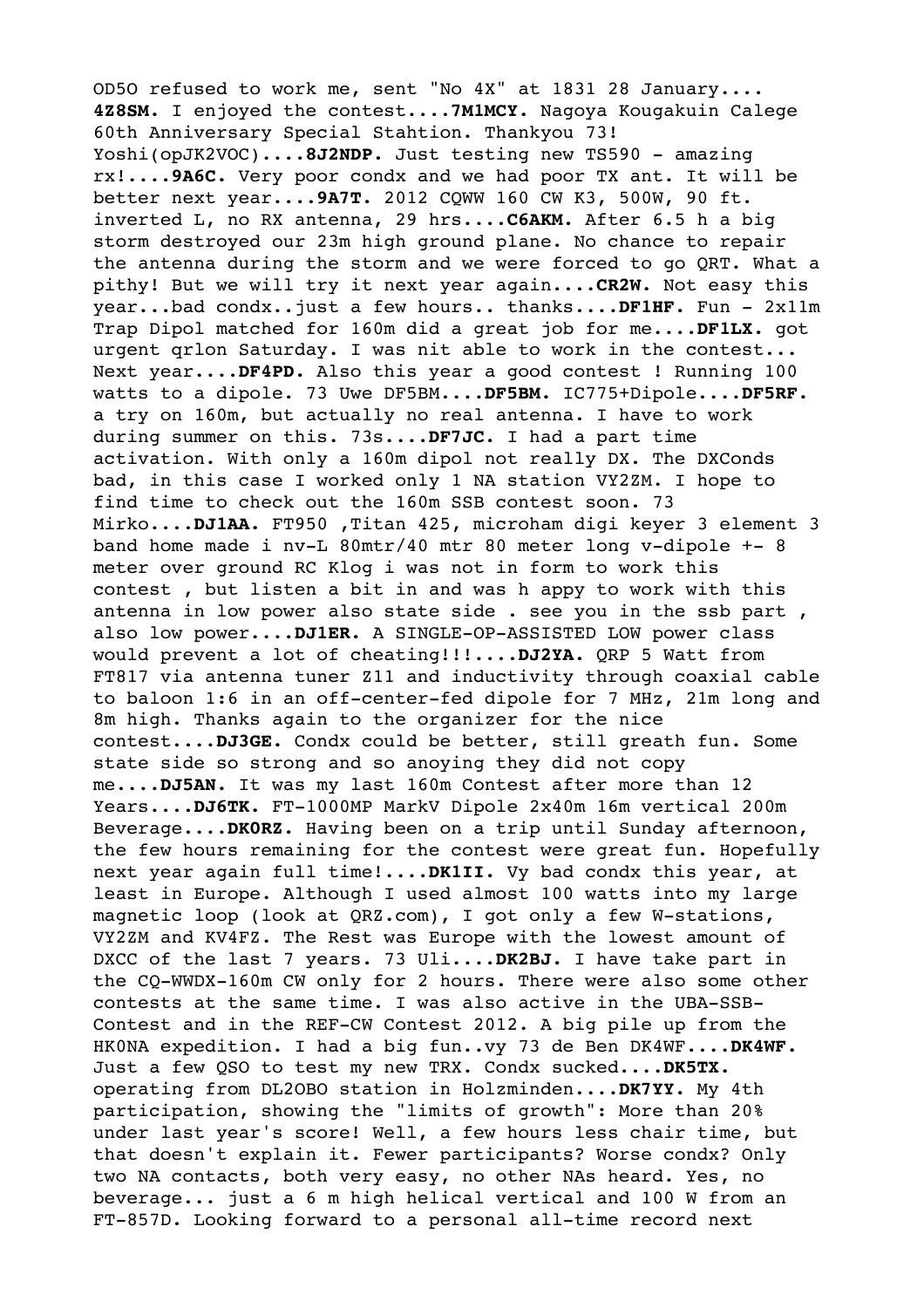year ;-))....DK8NT. Station : K3 ; TX ANT L at 65 Feet ; RX ANT : K9ay Loop + 4 EWE....**DK8QU.** RIG: ICOM 756PRO PA: ACOM 1000 ANT: 2 x 11m symmetric dipole (Doubl et) LOG: RCKLog V3.24 Just for fun! I could not play a major role in this contest because of my small antenna and poor condx. However I enjoyed the contest and I look forward to meeting you next year. 73 de Achim, DL1DAW http://w ww.bgkweb.de....**DL1DAW.** Rig: FT2000 + Acom1000 Ant: 84m-Loop....**DL1NEO.** TRX: TS-2000 PWR: 100 watts ANT: FD4....**DL2BUM.** Third time for me to take part in the 160m CW Worldwide contest. Using only a very short 7m vertical (for TX and RX) from my balcony and my Elecraft K2 qrp TRX, 3 Watts, IF-BW: 400Hz. Due to non-availability of an appropriate antenna tuner and poor antenna grounding I had a bad VSWR of 1:2 to 1:2.6, that's why I could not TX with more than 3 watts. Even though my working condx were quite tough, it was a big challenge to call stations wondering if they were able to pick up my weak signal. I was surprised to learn how many did!! Wx was frosty with snow on the ground and on my antenna, hi... As in the past years, taking part in the contest was a big fun....**DL2GAN.** TS 850 S - 2 x19,5m Doppeldipol - Hühnerleitung....**DL2ZA.** Yaesu FT-450 / Datong FL2 / Loop 164 Meter Umfang / Yaesu Tuner FC-102....**DL4ZA.** This year less DXCC, less QSO but a lot of fun nevertheless. My favorite contest. Some hours remain during the day for a walk with my wife....**DL7UMK.** 100W - Fullsize-Vertical and Fullsize inverted V Dipol @ 35m in the feed point, 250m Beverage to north west, DX-Cluster....**DL7URH.** Had only 2 hrs to operate..... Cuagn next year with more time....**DL7YS.** Clicking calls from the band map can be dangerous when the standard band borders are still in use (in Wintest band starts at 1800). Unfortunately it happened that I clicked and worked two stations (K8MFO, KC3WX) below 1810 before I found it out and immediately corrected the border definiton in Win-test. I regret that it happened but I let the QRG unchanged in the log, just marked calls as /DELETE so these stations may get credit for these contacts but have to be deleted from our log. DL3DXX....**DR1A.** Friday night was poor; Saturday night improved but not great either....**EI2CN.** TNX for FB CONTEST....**ER2RM.** CU CQ WPX RTTY....**EU1AZ.** TRX - FT-840, PWR=100W, ANT - Delta Loop 160m 73! and CU next yeahr....**EU6AA.** Bad condx, but great contest!!! TNX CUL 73!....**EW1WA.** TS-950SD, PA-500 Watts, Ant. Delta Loop....**EW8DX.** IC-746pro , power 5w ,ant.DIPOLE....**EW8OG.** A funny weekend with my 25 meters coil shortened antenna wire inside downtown Paris....**F6GOX.** VERY NICE CONTEST RIG FT757GX2 100W TO INVERTED L VERTICAL PART 10METERS HIGH + 6 \* 40 METERS GROUND RADIALS THANKS AND SEE YOU AGN IN NEXT ONE !....**F6HHR.** Only one night on the chair because condition was very bad with Europe See you next year....**FM5BH.** Horrible conditions!....**G3OLB.** 145ft Inv-L 40ft high, 100 Watts....**G3RLE.** No DX here! Got up early Saturday but no W's wkd. Had to go out sunday early Lots of EU !!....**G3VYI.** Another fun weekend, but always hard going on QRP with poor antennas. Conditions seemed down and very little USA/VE heard. So few QSOs than last year and fewer countries. 73 Dave G3YMC....**G3YMC.** Thought condx not as good as previous years used SD contest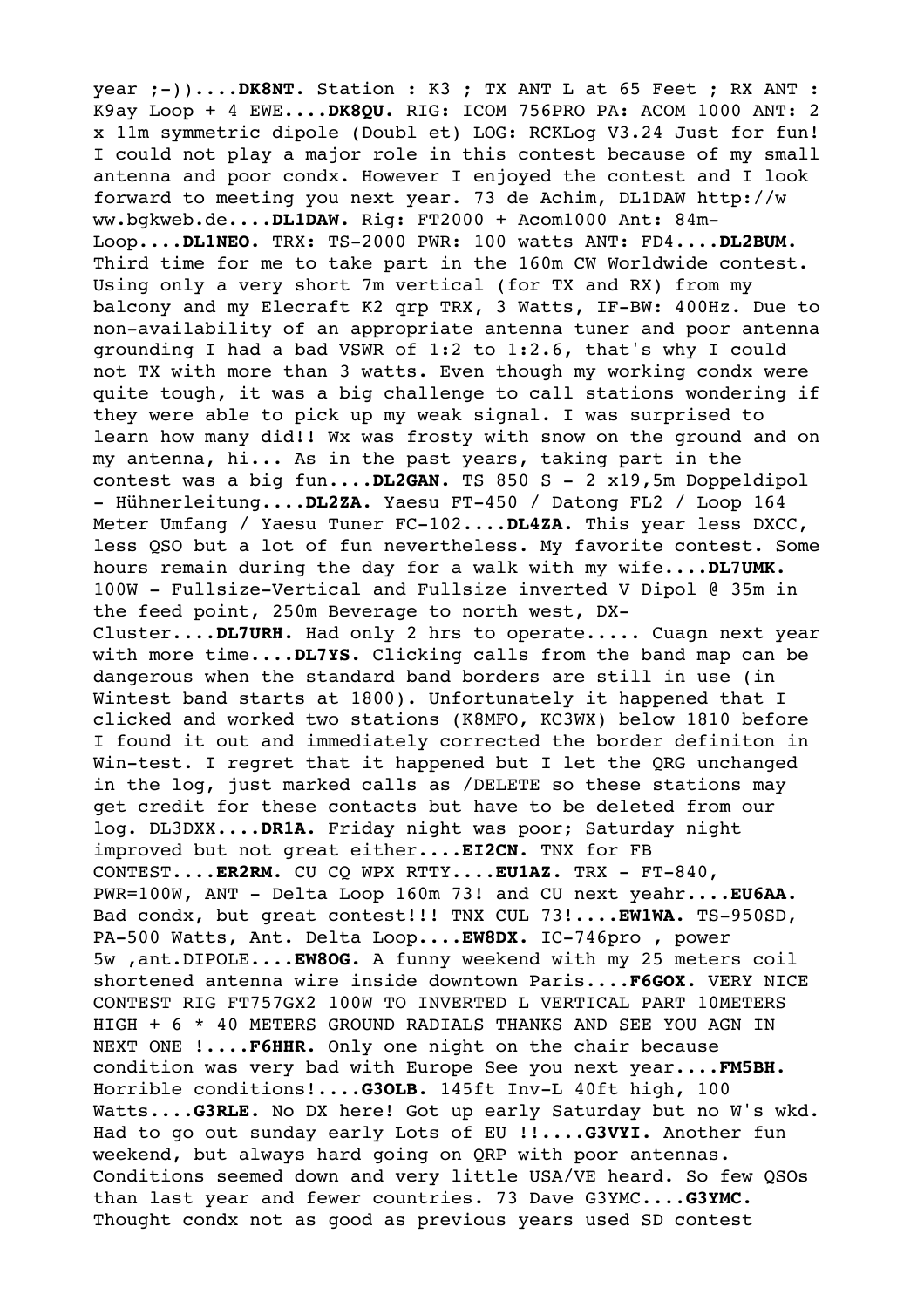programme which worked well....**G4AFJ.** Had a lot of fun S&P this time. Band condx very poor early but improved towards end. My hastily made 20ft rx loop paid off as noise from Inverted L was horrible. K3 (100w) into Inv L plus rx loop N1MM logging software worked well as usual. If I can solve RFI into Router will go HP Assisted next time....**G4BYG.** Deep QSB at times, no real dx heard....**G4LWB.** GB4SEN located in Cornwall, England. Thanks for the fun - hope we did not confuse too many with the GB Call....**GB4SEN.** 118 NA QSO's, almost all Saturday night, a highwater mark from here!....**GJ2A.** Part-time entry (2.5hrs) - worked more than I expected to with temporary inverted-vee antenna. 73 Chris GM3WOJ / GM2V....**GM2V.** Great operators again this year with many ops having to work extra hard to etch out points. Conditions down on last year. The old sun has woke up making my long haul dx a real effort with many AGN and ? being sent in the most polite way Thanks to all see you next year I hope....**GM4UBJ.** RIG: IC-718, 100W ANT: INVERTED-L....**HA5UY.** Flex 5000 C , Acom 2000A , 1kW , 2x36m dipole @ 25m, propagations better on Sunday....**HB9CVQ.** RIG: FT-920, OUTPUT PWR: 1400 W ANTs: VERT., DIPOLE AND 5 X BEVs....**HG5A.** only for check/controll....**HG8C.** Propagation and participation was less than last year, but we had fun!....**I4EWH.** HALLO' RTX KNWD TS590 ANT MAGN.LOOP DIAM.1,8MT-1MT HIGH FM GND 73'GD DX. Giuseppe....**I5YKQ.** This year only few hours but funny as usual !!!....**IK0XBX.** Nice contest, congratulation all station. Simone....**IK5RUN.** Not more time for me this year,but i was however in this big Contest,also if only 14 qso!73 de Carmine IK8GYQ....IK8GYQ. FT817 (5 watt) - antenna: inverted V trap dipole....**IV3AOL.** Just few contacts on spare time. My station: Yaesu FT950 barefoot + homebrew keyer + begali simplex + marine ATU and longwire over a 10 meter fishing rod. Hpe cu agn on test! 73 de Leo....**IW5EIJ.** Agree, also feeling the comments of other partecipants, that the propagation was poor for this great contest, probably for the renewed solar activity. In the last year, i got a similar score with less hours and QSOs. This year, thankfully free of commitments, i could use the last round operation, but struggling a lot to even the score. The antenna, a sort of 3 half loops grounded, installed for the occasion in two afternoons before the contest, it worked fine, allowing me to go into raging pile-up with the usual 150 watts from my tested TS 950 SD. Member for always this mithical contest. Goodbye by Claudio IZ3ALF....**IZ3ALF.** I enjoyed the contest.Tnx all....**JA1FGB.** I enjoyed the contest....**JA1PTJ.** Tks for the nice contest....**JA1TMG.** Dear contest fan. We have applied to this contest again this year also. Condition may be that was somewhat bad. However, we were able to break our record last year. The contest was always very interesting. Let's meet in a contest again! Good-bye, 73....**JA1YPA.** QRP IC7000M\_5Watt, Vertical\_15mH....**JA4GNK.** I enjoyed the contest....**JA4OPW.** I enjoyed the contest....**JA6BWH.** I enjoyed the contest....**JA6FFK.** I enjoyed the contest....**JA6VQA.** Transceiver: K2, Power: 5 W, Antenna: Long wire....**JE1ILP.** I participated to a single-op lowpower. I was using my antenna only 4m length Micro Vert antenna on my condominium's balcony and using K3 bearfoot! The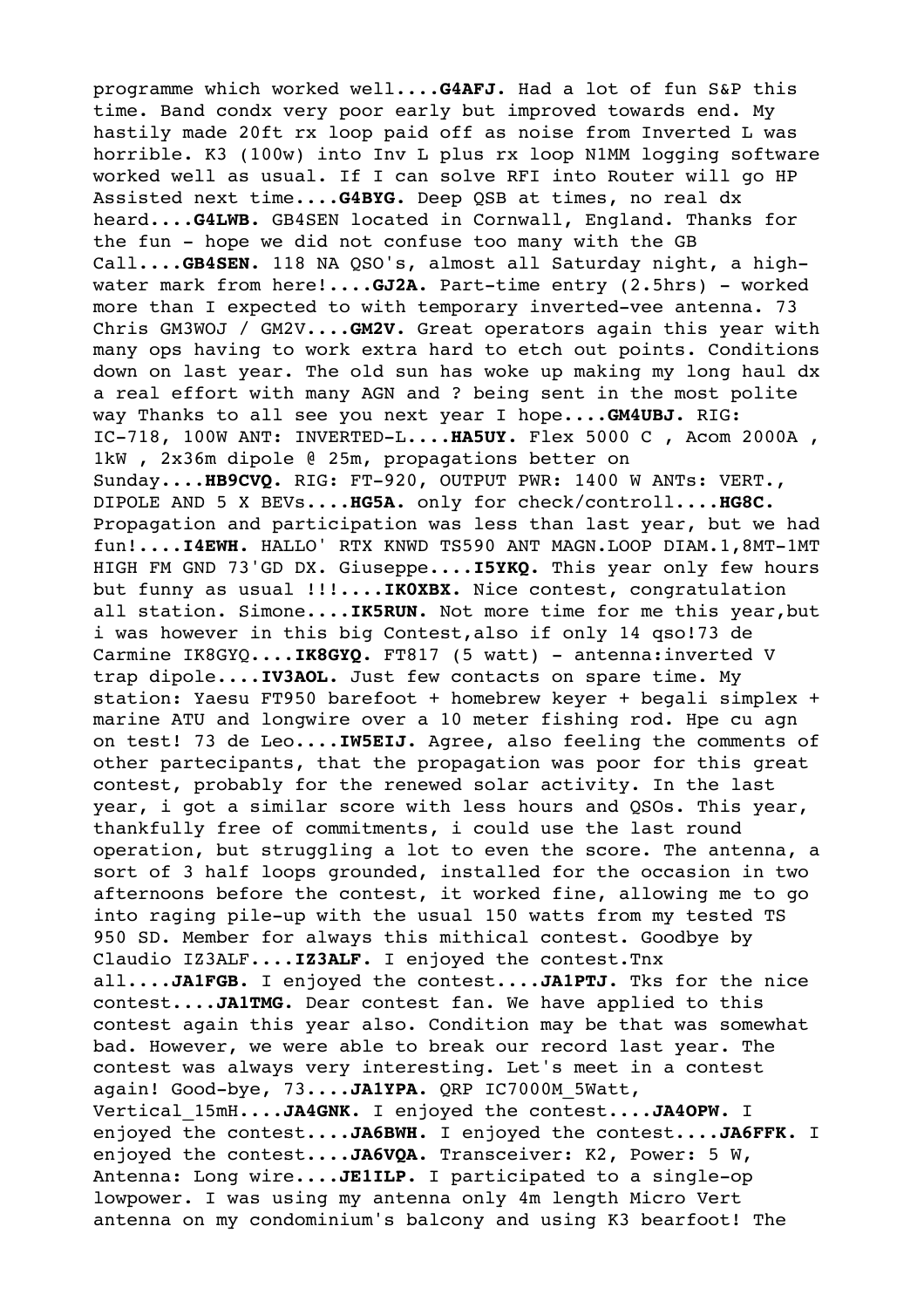condition was poor, But QRM decreased compared with last year this year. But the condition JA between EU was good in EU sinset time. The condition between JA and U.S.A. was very poor in this year. I QSO with 98stationns in this year, 140stations in last year. K3 tranceiver is the best for 160m band....**JE1SPY.** I enjoyed the contest....**JG1LFR.** Despite antenna/amplifier glitches, I enjoyed the contest. TNX to all. Kuni....**JH1QDB.** S&P only. 1kW + Double-L (bent vertical dipole) antenna. http:// www.jh3prr.com....**JH3PRR.** Great Contest. Rest;2250-0910,2230-0830 Total 20h20m....**JH4UYB.** Power is 50W....**JN1BBO.** I enjoyed the contest by hand made SUPER RAD ANT. 12mH....**JR6HMJ.** just partime operation. Inverted L with radials and 100 watts....**KP2BH.** Conditions not very good Very few DX stns heard Still enjoyed the contest....**LA2AB.** CLUB POINTS : 50% to Bavarian Contest Club 50% to Rhein Ruhr DX Association....**LX7I.** RIG(s): ICOM IC-751; ANTENNA(s): INV.V 160m....**LY2OM.** RIG(s): TS-590; ANTENNA(s): Windom....LY2SA. In my first CQ-160-CW thought to do only any QSO from garage without heating.In start temperature inside was "-10" degr. in Celsius.QSO by QSO I was involved to this fantastic contest and fight with this "Arctic could" about 18-19 hours...When appears problems with my notebook and logging SoftWare work I fixed inside "-19"degr. in Celsius and and danger problems with myself...Only my fantastic radio Kenwood TS-590 works without problem and time from time lets me to heat my hands.I stopped contesting, but I hope You all CUAGN next year in CQ-160-CW 2013! 73! LY5Z....**LY5Z.** FT-1000MP + Low dipole....**LY9A.** I only managed to get the Dipole up late Sunday afternoon. I was pleased to be able to give away some points. Good fun, I will be better prepared next year....**M3C.** No repeat of the amazing conditions of the last two years. Nothing further west than NM and UT. The wire needs supplementing to cover E and S - so many country mults called and lost. Nevertheless enjoyed as always. Thanks to all who called or responded. 73 Peter....**M5O.** Aloha, My rig: Yeasu 857D with N8XJK Booster Regulator on 12 volt battery with photovoltaic solar charger. Antenna is 160 meter full wave loop about 650 feet from shoreline about 7 miles east of Kalaplana, Hawaii. Conditions seemed better on Saturday night since there was less static....**NH6AH.** just a short operation from the home QTH, no time to build up the contest station still achieved my goal to give 100.000 points to BCC....**OE2S.** After accidentally deleting the log of OH5TS on Saturday evening after about 340 QSO's I continued with my second callsign on Sunday. It would have been impossible to use OH5TS callsign and manage the dupes etc....**OH1TW.** I accidentally deleted my log at around 23 UTC on Saturday. There was about 340 QSOs. Thereafter I worked these three stations. I continued the contest with OH1TW callsign on Sunday evening. A separate log has been sent for it....**OH5TS.** RIG(s): IC706mk2; ANTENNA(s): LW....**OK1DEK.** DX TS850,ANT G5RV,....**OK1FMX.** Kenwood TS570D 100Watt tx ANT T 2x38m ,Double Zeppelin 2x36m,RX ant Loop 340m 1m UP....**OK1HFP.** THANKS FOR THE NICE CONTEST TRX TS430-80W ANT-G5RV....**OK1KZ.** ICOM IC-7000, GP HyGAIN HT-18 TOWER....**OK1LO.** RIG(s): FT 897 -; ANTENNA(s): delta de v8....**OK1MZB.** FT950, 27m LW 6m UP, UCXlog, only latest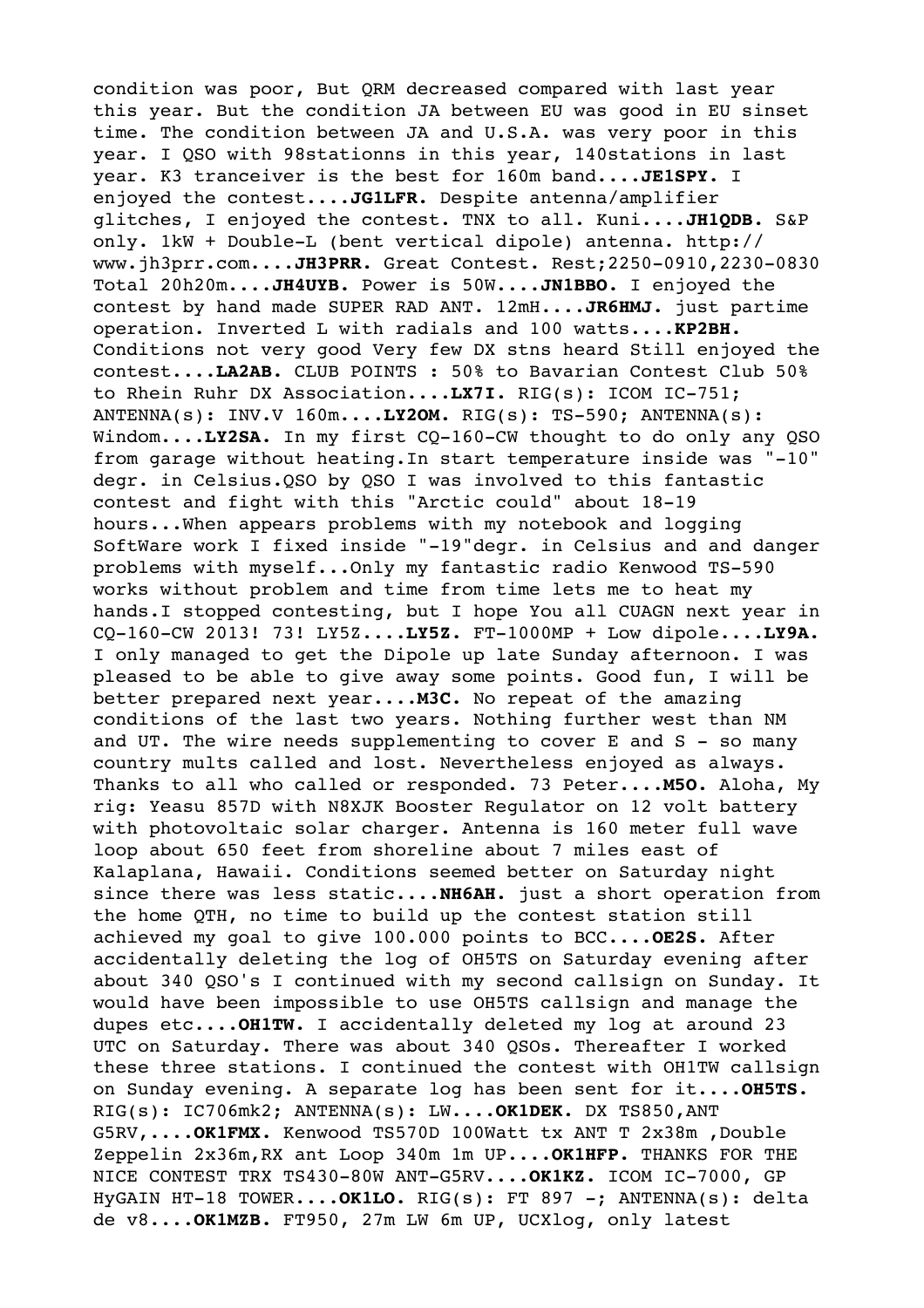timepiece....**OK1UKV.** Elecraft K2 5w; Inverted Vee....**OK1WF.** IC746, Inv. L ant....**OK2BFN.** CQ WW 160M contest 2012-01-27 22:00 UTC - 2012-01-29 22:00 UTC Transceiver TS590S ( Power 100W ) Antenna FD6....**OK2BHL.** FT-897, ANT. LW 30M....**OK2BME.** RIG(s): FT-950/5 Watts; ANTENNA(s): vertical/ inv.vee....**OK2NA.** RIG(s): IC 756; ANTENNA(s): delta loop, invert L, half sq....**OK2PTS.** CQ WW 160M contest 2012-01-27 22:00 UTC - 2012-01-29 22:00 UTC Transceiver TS2000 ( Power 100W ) Antenna FD6....**OK2RDI.** PAUSE 1: 0800 - 1305;PAUSE 2: 1026 - 1428....**OK5W.** Even the bad conditions we did a great result for us. Equipment used: TS590S+FT1000MP, Mikrokeyer2 + 1500W 37m crane supported vertical + 60 radials 5 beverages (to USA 2-phased) 300m long Pictures here http:// ok5z.rajce.idnes.cz/CQ\_WW\_160M\_CW\_2012/ http:// www.ok5z.cz/....**OK5Z.** Trx K3 5W, ant. LW....**OK7CM.** Mentally gave up already on Saturday evening due to terrible conditions and unusually higher SWR on the antenna. After some sleep I spend some time on the band also during Sunday morning, but without any further motivation. In the daylight I have recognized the horizontal wire forming the inv L is not tightened in the air, but laying on the trees underneath. No QRV Sunday evening at all....**OL0W.** -....**OM2DT.** TRX: YAESU FT-857D PWR 100 WATTs ANT: 41 m LW....**OM4DN.** Transceiver YAESU FT-897 (Power 100 Watts) Antenna INVERT L....**OM7OM.** I declare that the contest rules and the rules in my country have been observed during the contest. Equipment Yaesu FT2000 + Acom 1000 + 2 X 16m centerfeed antenna....**OS0S.** Dropped by and stayed for about 9 hours :o) Nice test on TOP-Band. Tnx OSO to all stations. Some very week signals on my poor antenna. Best 73 de Henning....**OU2I.** RiG: Elecraft K3, 100W ; ANT: 80M vertical loop....**OZ3SM.** Still far too many stations with heavy (deliberate) click....**OZ7YY.** lousy condx, only indoor longwire so made only some contest for the Dutch activity contest and tried more in the french contest....**PA0FAW.** RIG: ELECRAFT K3 OUTPUT 5 WATTS. ANTENNA: END FED WIRE, 80 METERS LONG....**PA0RBO.** TX: FTdx5000d. Linear Amplifier: Acom 2000A. Antenna 1: 400 feet horizontal DeltaLoop Antenna 2: 60 feet vertical GroundPlane....**PA1HR.** An attempt to build a modest 160m contest station from scratch for the CQ160 CW contest. RX-antennas: two 200m long bidirectional Beverages NW/SE and NE/SW. TX-antenna (Saturday-Sunday): T-antenna, vert. part 17m, horiz. parts 18.6m with 10 x 40m and 10 x 25m ridials. Due to unfortunate TX-antenna problems on Friday-Saturday I consider the first stint as 'discarded'. The second stint was more promising and quite a few US-stations were worked, although they were not as strong as in 2009 or 2010. Many thanks to Richard PA7FA and Marion (his XYL) for their hospitality, support and caring....**PA3FYM.** TRX: TenTec ORION+bandscope:Perseus Contest tools: Microham Microkeyer II, WinTest This year I wanted to participate from home; a typical small city lot operation. In a garden of 6x7mtrs there's not much space for many, let alone, long radials. But I managed to get a few very short and two long ones along both adjacent properties. TX antenna is a 30mtr long 0.2mm dia teflon coated wire, about 24mtrs up in a tree. RX antennas, also in the backyard, consist of a)short 160m tuned vertical b)2x 7mtrs low dipole+16:1 xformer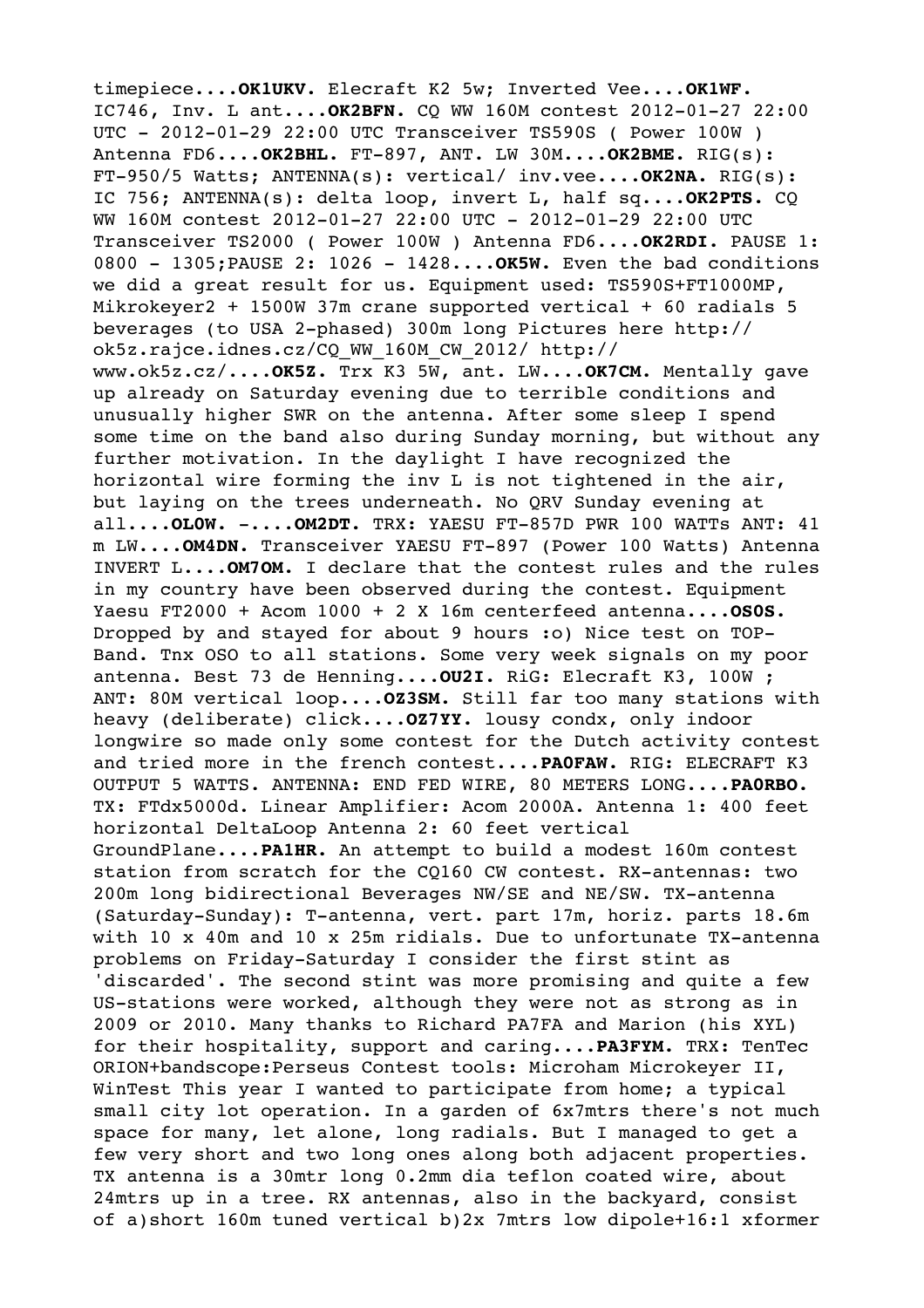and c)rotating Wellbrook loop @1.5mtr AGL....**PA5MW.** Just for fun some QSOs....**PG2AA.** "Can't Sleep, Clowns Will Eat Me" Regular contesting partner W8WTS could not make the trip for this one, so I was allowed the opportunity of a Single-op effort at the PJ2T station. This is a relatively rare opportunity, as we usually have many people looking for a slot on contest teams. This is the second time I've been able to do this in the CQWW 160 CW Contest, the first being in 2006. This is my 20th visit to Signal Point PJ2T since 2002, the 6th for this contest. I noted lots of activity from South America, with many HK and LU stations: GREAT! I worked only one YV, very unusual....**PJ2T.** TNX 73!....**R1DM.** 73....**R2SA.** TNX 73....**R3DX.** TNX FER CONTEST....**R3ZV.** P.O.Box 6,Shebekino,309290,Russia....**R3ZZ.** FT-2000 IV....**R4WT.** 73! GL!....**R7AW.** RIG: IC-756PRO3; ANTENNA: DELTA LOOP....**R9UG.** Best73!....**RA0LL.** STN: Yaesu FT-817ND 5 W, ANT- L.W, 83M....**RA2FB.** 73!....**RA3EA.** 73....**RA3XCZ.** 73!....**RA3XEU.** 73!....**RA6XB.** GOOD CONTEST....**RK4HYT.** Thanks again to OH5DA for his superb technical support....**RL3A.** LP....**RM4HW.** TNX for FB contest!....**RN1CW.** PWR 200W ANT ROMB-80m, My best 73!de Igor....**RN2FQ.** 73!....**RU4FA.** TNX,73!....**RU9WZ.** FT-920, 1 kw, GP....**RV4CT.** Icom 7800 power 5 watts, Ant LW 40m....**RW3AI.** I declare that this station was operated strictly in accordance with the rules and spirit of the Contest, and I agree that the decision of the Contest Committee shall be final in all cases of dispute....**RZ3AUL.** TS-590 + Dipole 15m high....**RZ3VA.** No antenna for 160, try to give some points, no efective power out of antenna....**S51DX.** S52OP (@ S51V) ops: S51V, S59A, S52OP 2X K3, TS-590S + ACOM 2000 S58A INTERLOCK TX ANT: 4SQ RX ANT: 2X BEVERAGE (JA, USA)....**S52OP.** It is amazing feeling working NA with few Watts and Balloon lifted l/4 full size Vertical on Topband....**S53AR.** FT1000MP, TL922,....**S57C.** With 100W (FT-897D) and G3YCC (20m helix  $+$  20m wire)7m high only, CQ WW 160 CW is a great challenge.I heard quite a lot of stations that I could not WKD them.Need some more PWR for RX/TX balance. I'm actually pretty happy with the result. Most importantly, I had a lot of fun !!....**S57EA.** RIG : K3 -- ANT : Dipol -- PWR : 1 KW....**SE2I.** Working with half sloper and 100W....**SM5ENX.** RIG: TS480SAT +MFJ989C+Vertical 43ft broadband....**SN5O.** Hard condx, heard a lot of dx station but copied just few....**SO9G.** Plik utworzony programem "Cabrillo Generator v.2.1.9" - (c) SP7DQR....**SP3CGK.** Plik utworzony programem "Cabrillo Generator v.2.1.9" - (c) SP7DQR....**SP3EPG.** Alinco DX70TH - 100W TX Antenna - Inverted L + 36 Radials 24,5m each RX Antenna - Beverages: 114m NW, Reversible 176m W-E Laptop Dell....**SP5CJY.** TRX pwr 5 W,ant delta loop 84 m since1957 sp2lv, from 1997 sp6lv, age 80....**SP6LV.** trx IC738 80w out. ant LW 84m....**SP9EMI.** Fb contest....**SP9JZT.** Vertical antenna 15 m toploaded Auto tuner 5M2 by SV1NL Elecraft k2/100....**SV1GRD.** tnx 73!....**UA0OD.** RIG: FT-817 POWER W; ANTENNA: INVERTED VEE....**UA0SBQ.** ICOM-718,ANT-DELTA 160 METRS....**UA1CUR.** 73!....**UA3H.** TNX 73....**UA4ANZ.** 73!....**UA4CCG.** 73 TNX....**UA4HIP.** IC-760Pro 100w Ant LW 42m....**UA6AX.** 73! GL!....**UA6CC.** RUSSIA 614094 PERM UL.MILTCHAKOVA 37-55....**UA9FM.** RIG: TS-590; ANTENNA: Delta....**UA9XF.** RIG(s): UA1FA 5 WATTS; ANTENNA(s): DELTA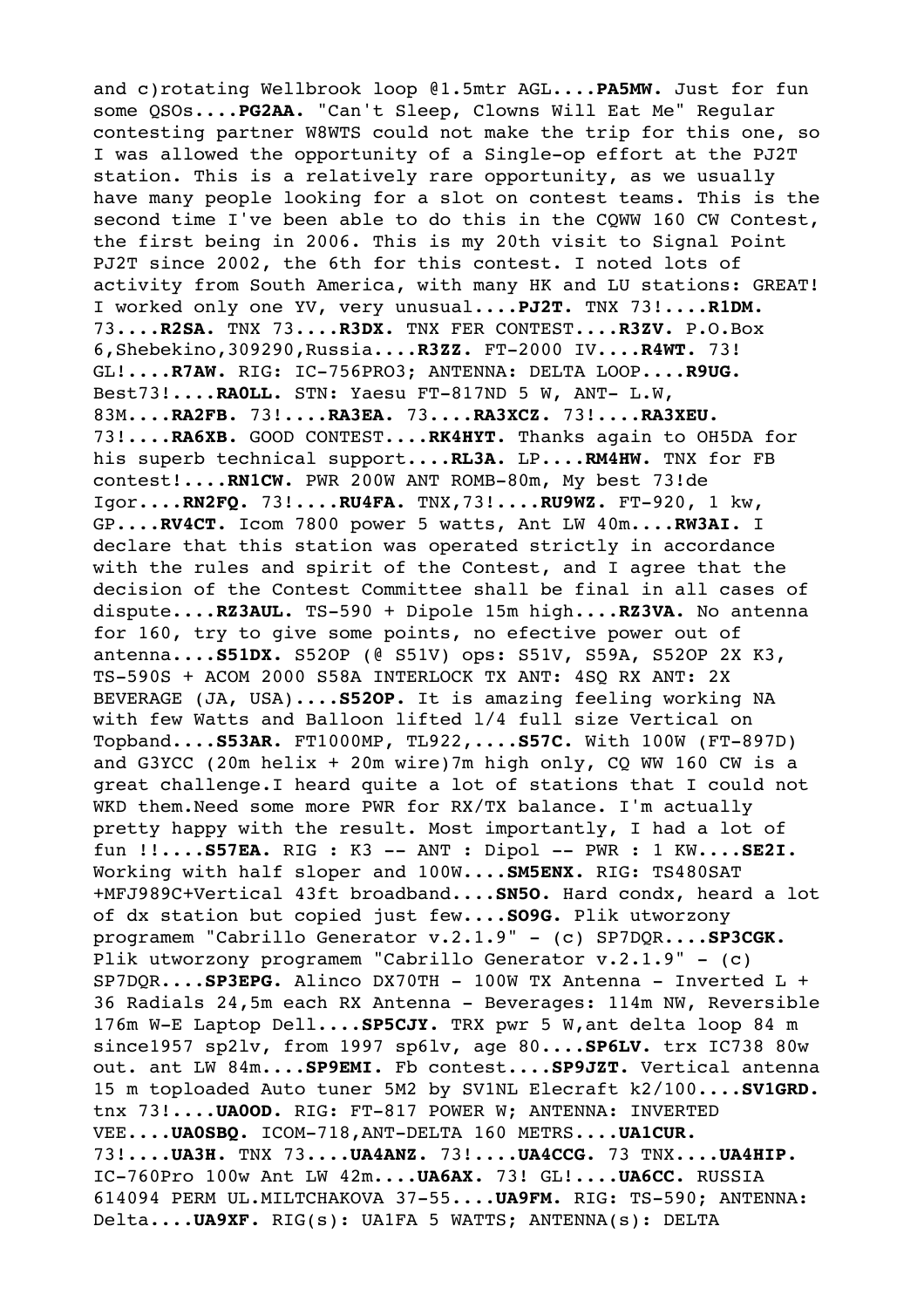85M....**UR4IGP.** 73....**UR4IZ.** IC-775DXII....**UR5E.** RIG(s): TS 870S; ANTENNA(s): Cushkraft A3S. Dipole. GP....**UR5EPG.** 73! Icom IC-718,abt 100wt,Windom....**UR5EPV.** transceiver IC-706mk2 80wt antenna LW....**US2IY.** TNX GOOD CONTEST!....**US5ELM.** RIG(s): IC-760PRO; ANTENNA(s): 160,80m-GP....**UT5ECZ.** RIG: ts850s; ANTENNA: Inv.V Delta....**UT7VR.** ft-857, 5W, ant dipole....**UT8UL.** IC-746 PA 80 W LW 54 M LONG....**UU4JO.** FT-107m Delta....**UX1CW.** Bucha, P.Box 1011, Kievskaya obl., 08292, UKRAINA....**UX7U.** RIG(s): FT897D; ANTENNA(s): In.V....**UX8IX.** HOLY SMOKE! How can 5 watts and a sloper work europe, midwest and texas from VE1 land? It's amazing what can be done with sunspots. 5 watts and wire. Had a ball! Thanks for the patient ops who struggled to haer my pee wee signal....**VA1MM.** K2, 5w, 1/4-wave wire....**VA3RKM.** Thank you for this great contest FT-950 + AL-811H + AT2K + Digi Keyer II Ant: 160m dipole....**VE2EZD.** Late start 1st night Rx 4 sq worked best 2nd night old beverage array by a mile then Rx 4 square came back esp for KL7 MISSED ID....**VE3PN.** Good contest. Not as good as some other years, but much better than other bad years. Conditions to USA were not great, very spotty and good one day, then not good the next day. Thanks for hearing my weak signal from "down-under", 73's all....**VK3IO.** Only 150 watts and Inverted-L didn't have much luck. See you next year....**VK3TDX.** Inverted Vee at 100ft, beverages for EU and US....**VK6LW.** MAINLY S/P TO AVOID DUPES IN THE DXPEDITION LOG AND TO PLEASE AND SURPRISE MANY! NOISY BAND AND POOR CONDX....**VP6T.** noisy location and a high tension line abt 100m away . glad that I was heard with my 12m vertical top loaded wire and 4 X 10m radials !! 70w RF !! Noise for free at s9+10 min 73 to all....**VU2BGS.** Off: 1) 1130-2000 2) 0655-0805 3) 1140-2020 - 18h 20m On: 29 hours 40 mins....**VY2ZM.** First night west coast was s0 and only 7 contacts. Condx were not good all weekend....**WL7E.** 73! RIG: FT897D, 100W, ANT DIPOL....**YO2GL.** 73 and thanks for all replays!....**YO3JW.** I have big noise on my QRA, S9+5db !! But was nice ! 73s !....**YO4SI.** My cond. FT990 - PA:Russian military R118-BM3 abt.600 w out. Ant:Inv L RX ant: EWE. Good and fine contest, the propagation good....**YR5Z.** IC-745, Low dipole....**YT2AAA.** Managed to get a few hours in. Thanks to all concerned in running the contest....**ZC4LI.**

The perfect storm for a low score: having to work contest weekend, and a neighbor who loves to watch his plasma TV most of the night. But I had fun getting those 22 contacts anyway! See you next year! - 73, Mark AA0CX....**AA0CX.** Had a good time, first time with new antenna, noisy band but overall OK....**AA3CS.** TS-590S....**AA5VU.** wHO SAYS YOU CAN'T HAVE FUN ON 160 WHEN YOU'RE LIMITED TO NOTHING TALLER THAN 30'? I USED A 7' HELICALLY WOUND VERTICAL SITTING ATOP A 13' MAST, WITH JUST 2 SHORT RADIALS, AND HAD A GREAT TIME....**AB0S.** Amazing what's possible with an 80M dipole and a tuner. Wait til next year!....**AE1T.** Portugal?? No tell me the truth,,, qrp ??....**K0CD.** Thanks to Jim, W4RX, for use of station. Few hours of casual operation for PVRC. Apologize for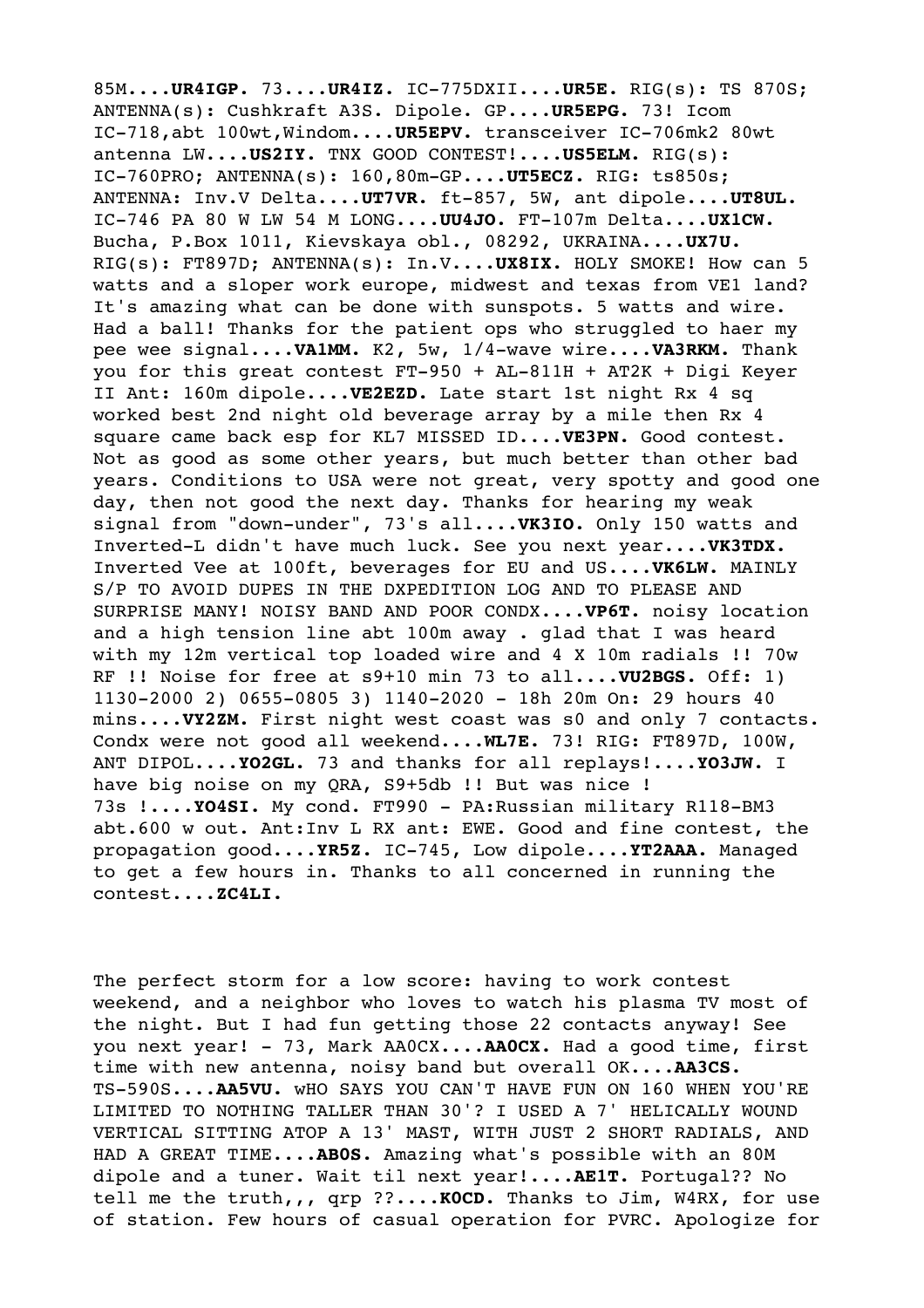sporadic alligator performance - had RX antenna problems. First assisted and first ever CW QSO using spotting!....**K0DQ.** Enjoyed using SD for logging.....**K1ESE.** This file generated by home brew logging program written by K1PDY 01234567890123456789012345678901234567890123456789012345678901234 567890123456789....**K1PDY.** Always nice to hand out Mississippi :-)....**K2FF.** "Great band conditions for QRP!"....**K3TW.** lost half my long from computer crash bummer....**K3XZ.** K4OH at K4FT....**K4OH.** Conditions were good friday night and great saturday night with better propogation with low noise levels both nights which made for a very enjoyable contest , thanks to all 73 Riley....**K4ORD.** This was my first 160M effort. I put up my Butternut HF2V the day of the contest. I had used it for three years at the mission in Haiti as HH4/K4QD and it was sure a lot easier to make 160M contacts from there. I had a lot of fun and am happy with my results from a deed restricted development and only about six hours of operating time. Rig: IC-756 Pro with ALS-600 at about 400W Antenna: Butternut HF2V with 160M coil....**K4QD.** Band was very quiet and signals crisp while I was on....**K4UWH.** FIRST TIME IN THIS CONTEST. LOTS OF GOOD OPERATORS....**K5ME.** K3 100w (~6w ERP) 7' tall Hi-Q 6/160 @ 20' 16 radials ea. 13' long....**K5OAI.** KW....**K6TA.** This wasn't planned to be a QRP effort, but K3 100w PA smoked attempting to work HK0NA on RTTY the night before....**K6UM.** 100% S&P - fun!....**K7FL.** Great turn out,thanks to the great ops that make an effort to work us weak signal guys....**K7JAN.** Finally, an inverted L for 160, athough half way through the contest. Great working K9AY while listening with my K9AY RX loops. Now I have to kill the remaining noise....**K8TE.** conditions were good but not like 2009. Rig: TenTec Orion, Inv. L, 3 beverages. My favorite contest of them all. I think this is my 50th year to work it....**K9FO.** Orion power board broke - only 40 watts of drive & activity way down this year....**K9WWT.** Good contest. The only gripe I have is that people sitting and totally using a computer won't slow down when you ask them to. Bad operating skills!....**KB8NUF.** Conditions on 160 were better than usual. Already looking forward to next year....**KB8TYJ.** Broken finger doesn't help sending code....**KD3HN.** Thanks again to John Evans, N3HBX, for the use of his great station at "the farm." The new beverages seem to be working very well. VP6T and T32XX called ME for new ones. :-) I also worked HK0NA - it's great of them to be on and work us in the contest. No Alaska, No JA. Friday night I only had 5 European QSO's: EA, CT, CU, and 5B. Saturday was much better....**KD4D.** Good test of my 160 antenna. Its good stateside, but not much outside US/VE. Its fun to operate top band!....**KD9MS.** Looking for KL7 as my last state on Top Band....NL....**KG9Z.** Will submit checklog due to ant failure, and wanting only station logged to avoid a "unique." called 40-50 stations with no joy....**KM9M.** Was able to stay up past midnight. Had a ball....**KN4Y.** checklog....**N0DQS.** An enjoyable 150m contest with good conditions and low noise at my QTH. For a station built for NVIS working some DX is always satisfying. Thanks to all the ops for digging me out!....**N0NB.** Band conditions were good. lots of activity....**N0UY.** Didn't get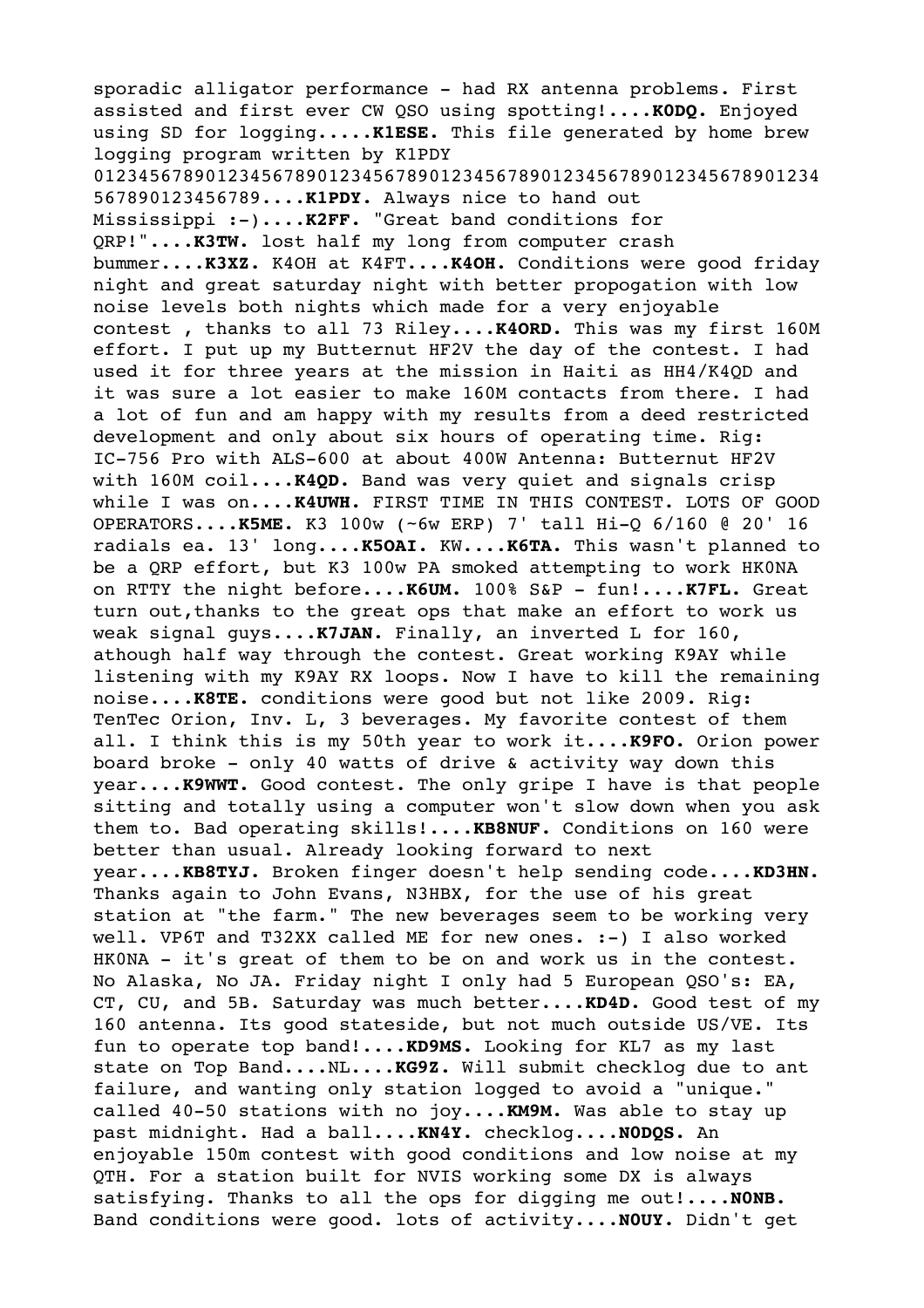to spend as much time in the chair as I had wanted. Saturday night was much better than Friday as I was actually called by EU stations on Staurday, that was a treat. Didn't manage to work HK0NA (already worked on 160m earlier.. hope it shows up in the logs). Managed to work CE1/K7CA for a new one on 160M. Thanks to DR1A for calling and providing some operating inspiration!....**N1SZ.** 1St Entry for CQ 160.. I should have done this contest 20 yrs ago.. I will be back for every one I possibly can, was the most fun I've had in a VERY long time on air....**N2JDQ.** Got HK0NA at 1032Z on Sunday which was cool. Happy to see him up during the contest. IC-756Pro3 AL-811H Inverted L WriteLog....**N3BM.** My lowest claimed score in the last 7 years of doing CQ WW 160 CW from this QTH with the same antenna: 133.4 K this year vs my previous low of 154.3 K in 2007, and between 174.6 K and 237.5 K in the other 5 years. Equipment, operator, and hours in the chair were the about same in all years. The low score this year was due entirely to poor propagation to EU the first night. I made 8 DX QSOs the first night, only ONE in EU, and 7 DX mults. The second night was much better to EU, more typical: 26 EU QSOs and 15 EU mults, but there was simply no way to make up for that very poor first night. U.S. results were fine both nights: after the first night I was short only 6 of the contiguous states (LA and the Pacific Northwest), and found 4 of those the second night, missing only WY and ID. In the last 7 years I've missed between 1 and 3 of the contiguous states, so missing 2 was average for me. Also within the average range were total W/K QSOs, VE QSOs and provinces, and total QSOs. But, with 15 fewer EU countries and 3 fewer other DX mults and 80 to 250 fewer QSO points than in any of the past 7 years, the low score this year was inevitable....**N3UM.** Lots of fun as usual, band was very good ,my delta-fed tower was hot! I only work the 160 cw contests,no phone ,takes more patience than I have. Hope to always be Alabama's top QRP operator on 160 meters, thanks to AA4QU for help installing and replacing antennas each year....**N4AX.** Thanks for the FB contest. Looking forward to next years event....**N5KWN.** I just recently added a 160-meter section to my Fan Inverted Vees and had been wondering how well it would do. I hadn't planned to operate in the CQ WW but just happened to stumble across it in progress. This time I could only work it for about 5 hours but what an introduction! Thanks to all who made it a really fun event and wait till next time! 73....**N5NK.** Wondered: could I load up my 20 foot end-fed wire on 160m.? Found a way to do it, and made a few QRP contacts. Wow ... Top Band with 5W and a 20 foot wire!....**N6HI.** Finally added some radials to my shuntfed tower, and it seemed to make a big difference. Saturday afternoon I patched together a VE3DO loop and it certainly heard well the second night....**N6TV.** Enjoyed the fantastic literary duel between Peter and Doug, as well as the contest battle. Condx were non-existent first night to EU and too weak for LP QSO's until about 0430Z 2nd night with a big peak at 0500Z, running EU LP is fun! My score jumped about 40K during the EU opening with many USA and some Caribbean thrown in....**N8II.** Thanks to k8mk for the use of the station....**N8VW.** Thanks to Paul, NF8J for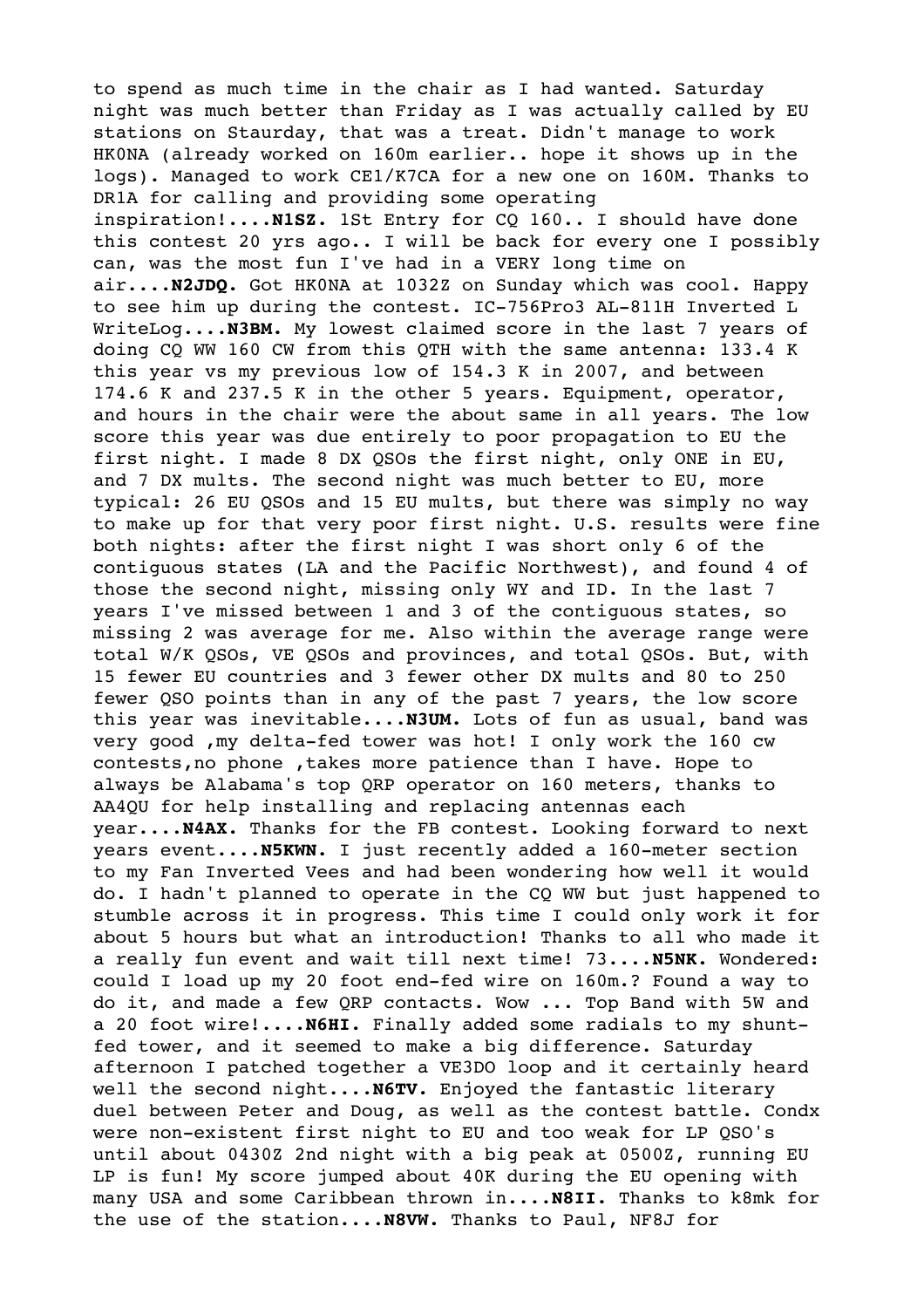organizing this multi op event and cajoling me into joining with my super deluxe CW contest call, N8CC for permitting us to use his great 160 M station, and ops N8CC, NF8J, K8JJC, K8KS, K8QKY, plus a very part time effort by me (N8XX). Some of my fellow contesters who have struggled with copying my usual 5 watt rig into a "cloud warmer" antenna were quite surprised to hear a loud signal signing as N8XX. Missed several Canadian provinces, but had WAS several times over. was delighted to hear some very loud QRP signals from the QRP crowd due to excellent steerable beverage array. One item of note - we had a windstorm and snowstorm in the wee hours of Saturday morning. At about 1 p.m. Saturday (fortunately when 160 M propagation was nil) there was a power failure - a power pole snapped up the road about a mile from N8CC's place. Never to be caught without backup, Jeff pulled his diesel tractor to the auxiliary 12 KW generator, hooked up the PTO, and within a half hour or so was providing the entire shack plus house from diesel powered electricity! That's true emergency preparedness! About 7 p.m. commercial power was restored, so we lost about 15 minutes powering down and rebooting everything....**N8XX.** Wish I could have operated more time than I did. I was able to get in a few consecutive hours on Saturday night/Sunday morning, but that was about it. Conditions to west seemed really good for me as I was able to work many CA stations very easily, and their sigs wer strong early Saturday evening. Managed to work 6 DX, two of them for 10 pointers, ED1R and CS2C at their sunrise Sunday morning. I am a low power station at 100 watts, and antenna challanged with a short lazy sloping inverted L, 35' vertical along my 35' tower, and the rest of the 105' slopes and zig zags around my back yard. So conditions must have been pretty good Saturday night, Sunday Morning for my signal to be heard in EU, and for me to hear EU as loud as I did. Most of my log is filled with 2 pointers, but I did manage 19 five pointers 15 of those from Canada, and the other four from XE, KV4, V31, and C6A. Don't know how many I missed or could not hear due to the US operators working one another in the 1.830 to 1,835 DX window. I guess that window is no longer applicable during contests? Had lots of fun. 73 Gene, N9TF....**N9TF.** - Just a couple hours of masochism using 5 watts to a low 80M dipole. Thanks for the good ears!....**ND0C.** HIGHEST SCORE WITH INDOOR 8th WAVE DIPOLE I GUARANTEE!....**NE2U.** 100 watts output....**NF5Y.** 100 Watts Inverted L....**NM1A.** Once again trying to work 160 with an 80 meter doublet. This time I tied the ends of the window line together and operated it as a wire antenna, and it seemed to work. Plan was to run QRP, which I did for for the first 24 contacts. On Sunday morning I forgot to reset the power to 5 watts, so had to finish in the LOW power category. Alas!....**NO2D.** Good runs at times but also malfunctiong computer and freshly installed 3 el rx array that turned out to have one broken element....**NO9E.** Operating 160 meters with 5 watts and a straight key can be a lot of fun!!!....**NY0O.** Nice Saturday opening. Tks to CQ + N2NT....**NY4A.** Since I'm not a big contester, I slept right through the alarm Sunday! When I did get up, the band was actually still open and I made a few more contacts!....**W0EB.**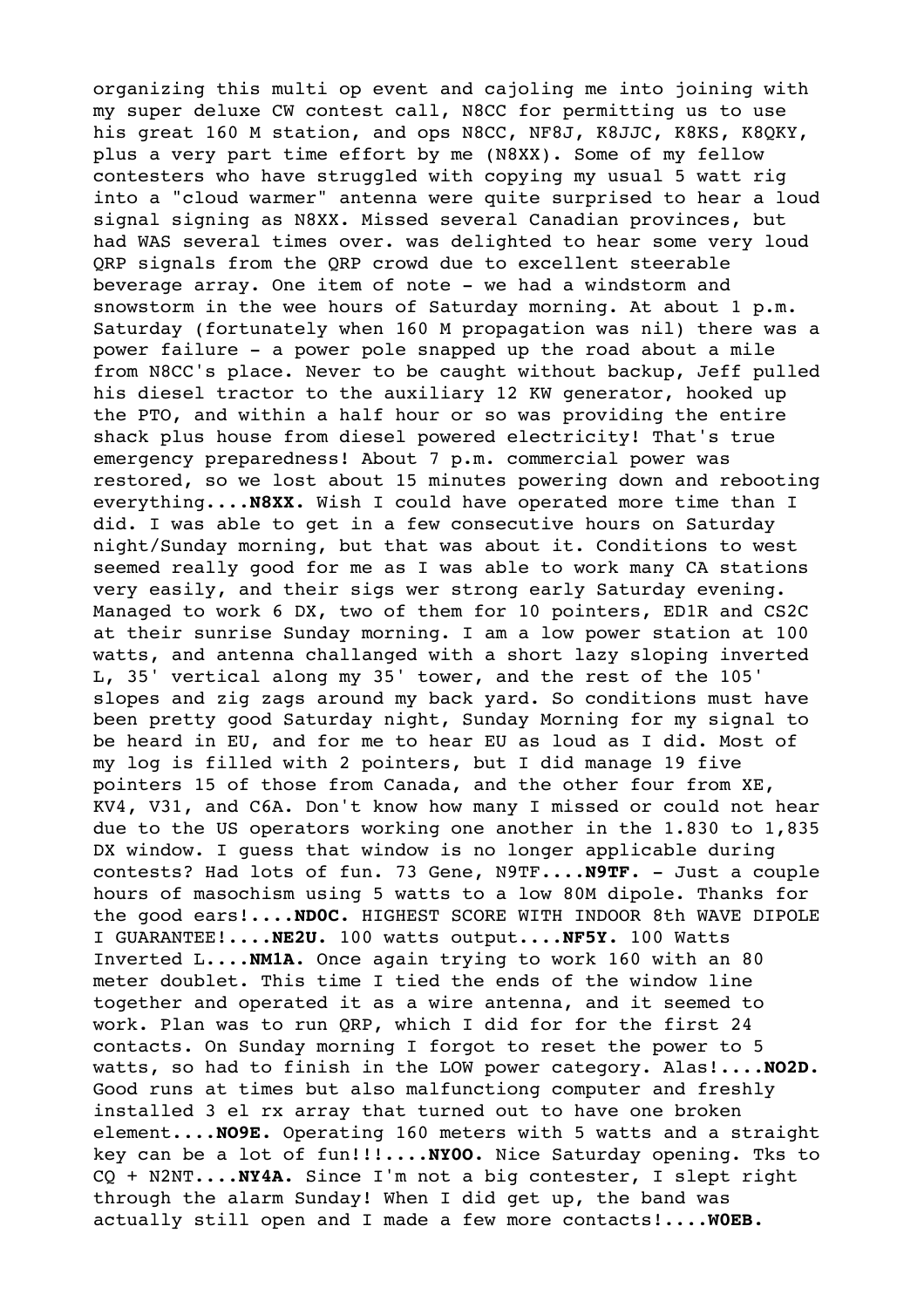Someone must have had a call a lot like mine because I got several "B4's"....**W0GN.** Operated from the Oro Valley Police Substation EOC....**W0HF.** It amazes me that a station that is 30 over 9 can't hear my 5W and AA1K copies me on the first call when he is S7! I wish CQ would create a 80 meter version of the WW160 contest....**W0NV.** . . .....**W0TY.** This is submitted as a check log only so that these 5 get full credit. Thanks....**W0YSE.** Rig was FTdx5000 (150w) and very low inverted L. Mostly S & P until an hour or so before the end when I realized that I couldn't find any new CQers. I actually worked KH6LC with my poor antenna. Fancy that. They get all the credit for hearing me. This is my 4th or 5th year on 160M and I am becoming addicted to it....**W1END.** On Barnagat Bay near West Creek, NJ, 20 miles north of Atlantic City. Run Position: K3 for TX, a second K3 RX only, Alpha 99, 1.5 KW Mult. Position: K3 ACOM 2S1 Interlock Switch. All K3s are second receiver equipped. Contest Software: Win-Test K3WW cluster node and RBN Internet Connections TX Antennas: 2 element Vertical Wire Beams NE and West; Inverted L RX Antennas: Beverages NE 900'(2el phased array), East/West 560' (unterm), South/North 465'(unterm), SW 560', West 560', and NW 560'; Remote 20' Vertical located 2500' from TX array for diversity reception PREPARATIONS - TX Arrays, Short Vertical, and Beverages For those of you who might not know, we've been doing winter FD style 160M contest operations for over two decades at locations on the NJ shoreline. The main TX array is typically installed in late October or early November and taken down in April or early May to avoid potential damage during hurricane season. Our current location is directly on the NJ shoreline and subject to extreme wind conditions throughout the year. This 160 season we had no fewer than five work parties which accomulated over 100 manhours of effort by team members. To be consitently competitive on 160M requires serious players make a commitment to install, maintain, and tune multiple BIG antennas, and constantly keep an eye out for changes that might make meaningful improvement to station performance. This season all of our efforts seemed to tweak overall station performance to a level not seen in years past. It seems on 160M you earn back what you sow. Somewhat by chance last August, while doing some computer modeling, we discovered that raising the main TX antenna 60 feet offered a potential two 2 db gain improvement toward EU (our three element main TX antenna is located over perfect ground, a tidal salt marsh). Since this would be less expensive than purchasing a five KW linear (just kidding) we made plans to implement this upgrade in the fall. A very heavy duty aluminum yardarm with large stainless steel pulleys (fabricated by K4ZA) was installed at 245 feet (by W2GD), two new 500 foot 3/8 inch dia. braided nylon pull ropes were acquired and installed (Ebay has some great rope bargins on large spools) and the four anchors used to secure the elements in the marshland were relocated. All in all, three work parties accumulating nearly 60 manhours were expended to implement this change. The improvement in our relative signal strength seemed obvious during the ARRL 160 and has been repeatedly confirmed by RBN comparison reports over all three contest weekend. Needless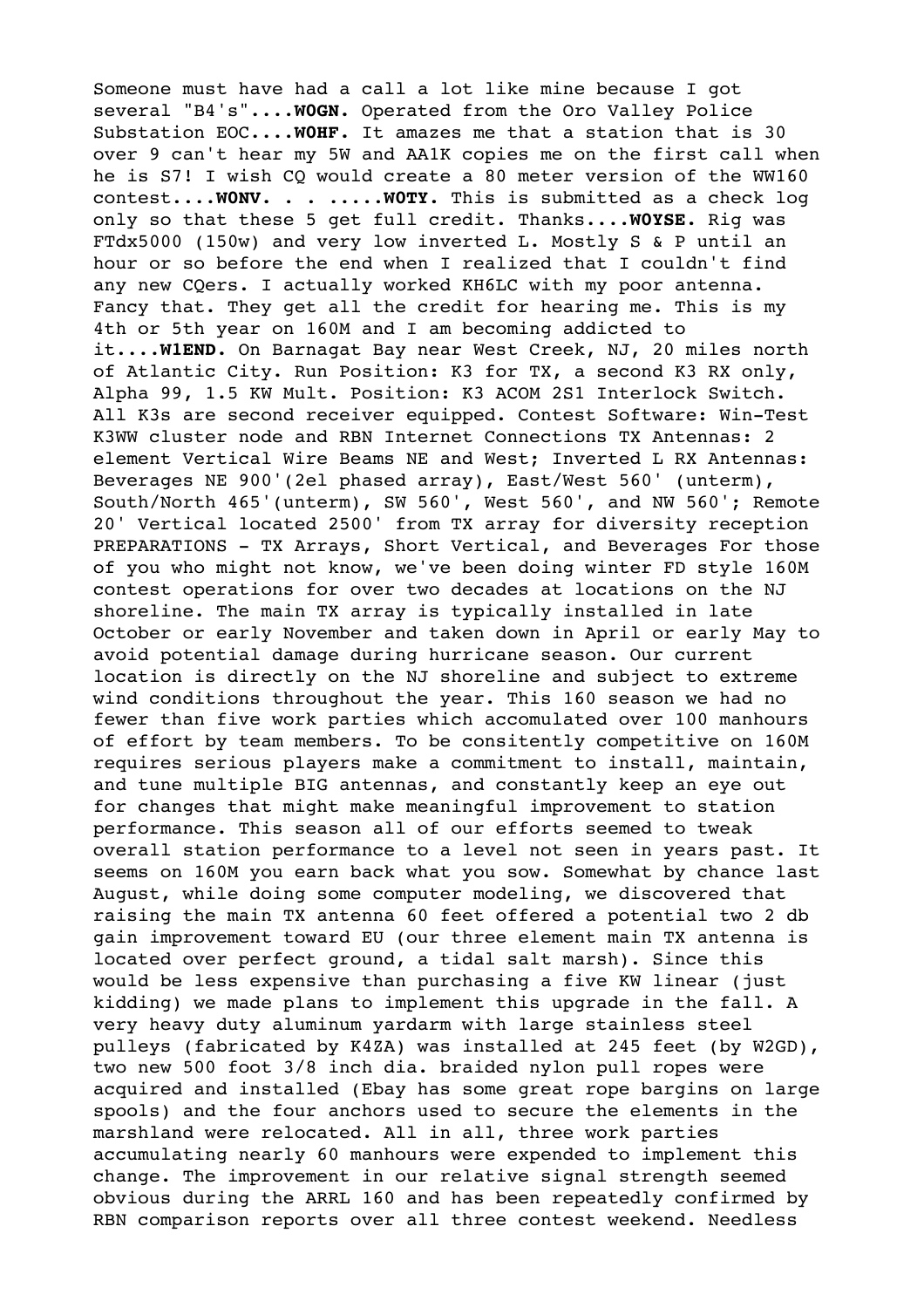to say we are very pleased with the results. Over the past nine years permanent beverage antennas of various lengths and configurations have been installed at our current station location. But over time we've found various deficiencies, most notably they were not always strung in the intended direction and were far from straight. Last season we made significant remedial changes to the NW and NE beverages. This season we relocated the West beverage to a location further away from the TX antennas and by using GPS technology, this antenna is now nearly straight on a true west bearing (thick woodlands make visual siting impossible). Likewise, last week we straightened the the SW beverage which must have been erected by a drunken sailor, it had some serious zigs and zags to the West and Northwest at its far end. These are typical of incremental changes we continue to make each year to improve station performance. It just takes time. The most pressing problem this season was failure of our remote short vertical located 2500 feet away and hidden deep in the woods. This fall we relocated the antenna to a more secluded location even further from potential power line interference. But apparently the local critter population didn't like this move and it was deaf for both the ARRL 160 and Stew events. Fortunately just last Friday afternoon the sharp eyes of Bob, W2ARP found where the feedline had been nearly severed by a small animal. A field splice was made and normal performance was completely restored! We are still amazed how well this short vertical hears. During the CQ160 contest weekend it was used as our diversity antenna on the K3s. N2OO had been askng the team for several years to reinstall an east beverage(the original east beverage was abandoned five years ago due to disrepair and its location in the near field of the TX array). On Friday we removed the termination resistor on the old west beverage (left in place when we strung out the new west beverage back in December) and recycle this 560' wire as a bi-directional east/west antenna. It turned out to be a timely move since this was the only ariel that could heard 5N7M last weekend. THE TEAM Maintaining adequate staffing for a three chair station is never easy. Dave, N3RD a fellow FRCer joined us again this year but just for Friday night. Brooke, N2BA, another longtime FRCer, made the 100 mile trip down the Garden State Parkway Saturday afternoon to find out what EU sounds like on real RX antennas. And the regulars were there too. W2CG and N2OO worked their station and network setup magic this year. W1GD, K2TW, W2ARP and I did most of the outdoor prep work this time, with some support from K2XT and N2HM earlier in the week. N2HM stood in for W20B to carry us through Saturday morning. W2RQ gave us four hours of operating relief the second night. Our 160 contests are as much a social events as they are serious competitions. Interaction of the participants is a big part of the experience and fun. CONTEST RECAP One of the big attractions of CQ160 is the close competition between participating mutli-op teams and the unpredictability of 160M conditions. Going into the event its impossible to accurately handicap who will win. I suppose this is the reason many of us are so attracted to top band and come back year after year to be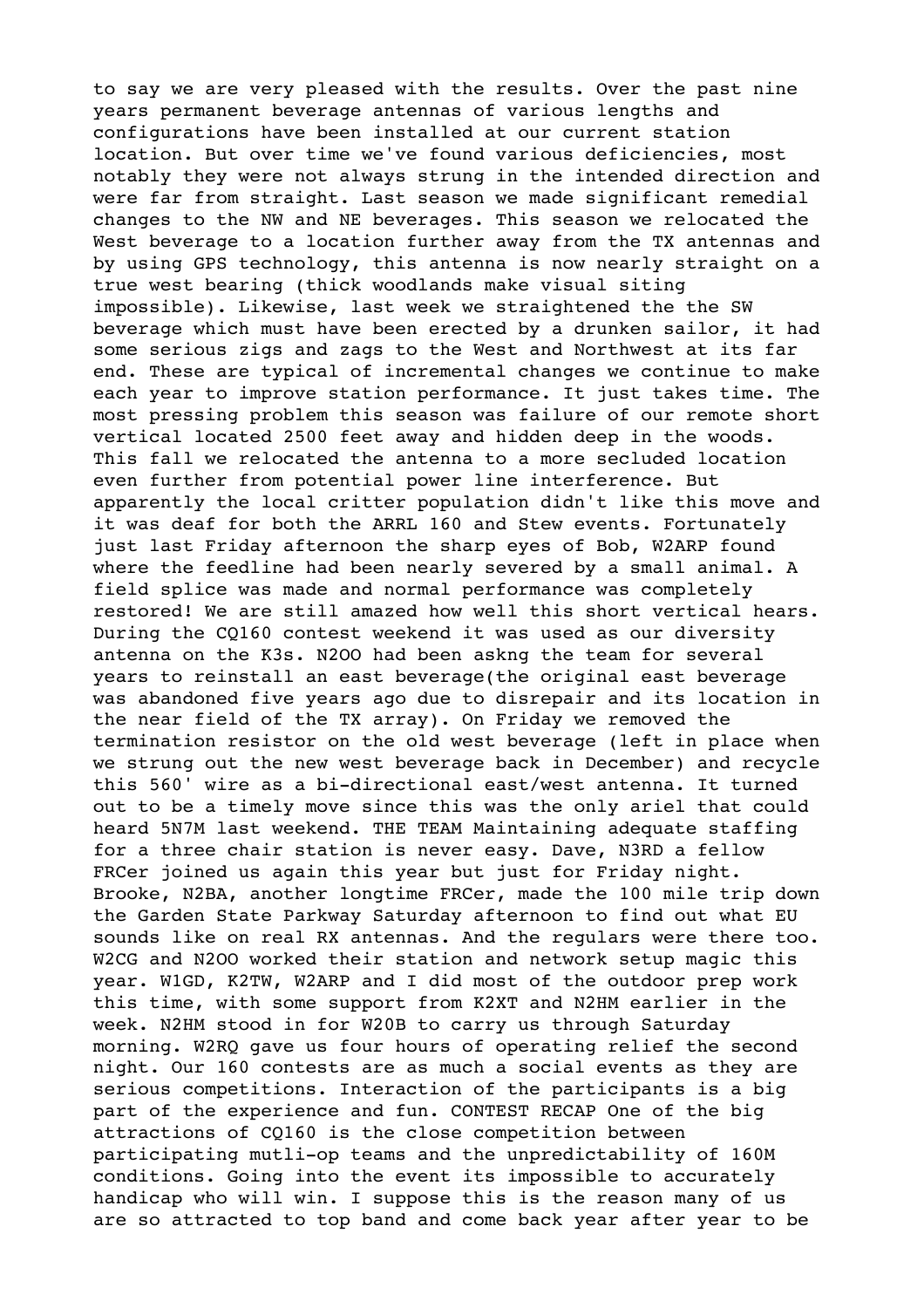part of the fray. And rivalries have been an important part of the competition for decades. Unlike recent years, findng and holding a run frequency was never very difficult last weekend. Poor conditions and the obvious dropoff in activity were selfevident. The band actually sounded 'dead' at the start of the contest, we wondered if the antennas were even connected it was so quiet and nobody was trying to constantly steal our run frequency. But surprisingly, a 124Q first hour, followed by 121, 122 and 101 hours gave us our best start in years, but only 19 ten point stations called during the first four hours compared to 43 last year. The ten pointer drought unfortunately would be the trend all weekend. Listening with a vertical on the 2nd receiver in diversity mode helped us catch more W/VE stations calling off the back of the NE 2 ele phased beverage array which exhibits a pronounced "cone of silence" to our west. The band being so quiet supported sustained high rates, not having to deal with any atmospheric noise at all (of course this was the result of ongoing solar activity and somewhat severe absorption which would limit EU volume, the key to winning this event). After the first six hours out rate dropped like a stone to half that experienced in 2011. And worse, ten point production was way way down, accounting for a significant portion of the rate drop. We agressively worked our 2nd station and managed to maintain a very slim lead over the K1LZ team at sunrise. But the overall contact total the first night was 25% (300 qsos) lower than 2011. We'd later learn the W8JI team was the clear leader after the first 15 hours by virtue of higher rates and mults from NA and some OC/JA contacts they made at their SR. We never heard a ZL or JA all weekend. The turning point in the contest came between 0000 and 0400 the second night. Congratulations to the K1LZ team for decisively opening up an unbeatable 140K lead by working more EU ten pointers (congratulations also go to Peter, K3ZM for his similar rate to EU during this period). We knew we were playing for 2nd place the rest of the way since it appeared W8JI was not being heard in EU according to RBN reports. We tried going higher up in the band for better EU "visibility" but nothing seemed to help our rate to EU. Two hours after local sunrise the Team decided to cease operation and head out for our traditional group breakfast after sunrise each morning. There was still some interesting DX to work both nights, with HZ, HK0, VP6, 5N7, T32 and several VK6s making it into our log. But the absorption dampened communications with anyone to our north.....no KL7, VE7 was a struggle, not to mention Northern EU (none heard the first night and just a handful the second night). When VY2ZM's country total is below 70, you know the sun is playing havoc. We felt lucky conditions improved somewhat the second night, to northern and eastern EU in particular, but just not well enough for us to remain completitive. We ended up with just 359 ten pointers (vs. 497 in 2011 - a huge percentage decline) and about 80 five pointers (down from 102 last year). The RBN network was again effective for us identifying multiplier opportunities, some were visible for just minutes. It was great to see activity from South America nearly double this year, a signinficant increase - we've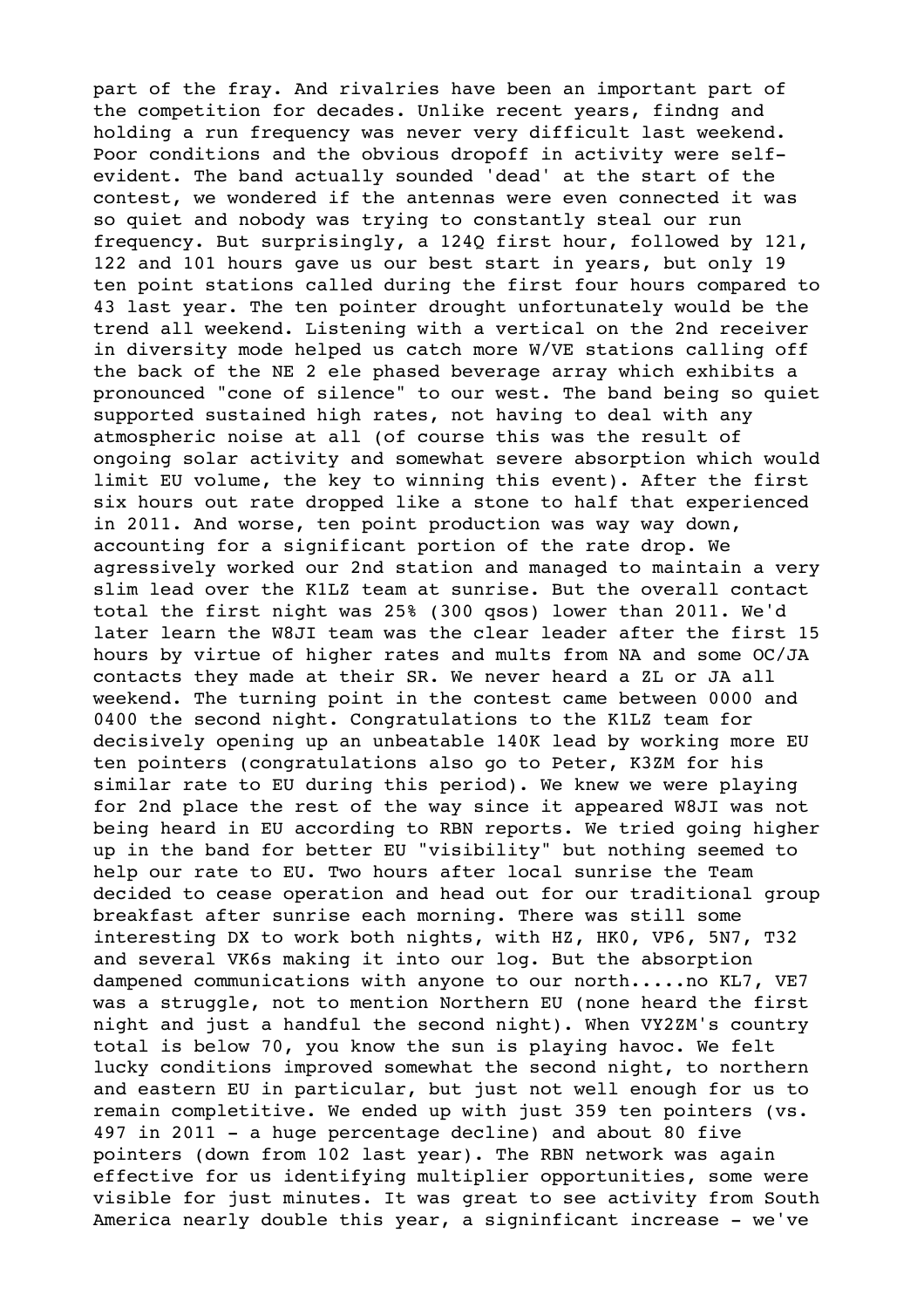never worked so many PY and LU stations before, and it was good to see CX, CE, HK, OA and YV active as well (but P4 was a notable no show this time). Congratulations to K8ND at PJ2T for his big score and new record. We didn't catch the A9, 5H and probably a few other mults that head us and called. Let's hope for better conditions next year. We sincerly thank all operators worldwide who made their own extraordinary effort to get on the air for the benefit of other participants. Thanks! As always, we thank the owners of WYRS-FM for hosting our 160M activities again this year and the members of the SJDXA who provide project support and activate the station using their club call N2CW during the CQ160 PH (you can work them next month). CU again next season. 73, John Crovelli, W2GD - for THE 160 TEAM....**W2GD.** Last week my first ever 160 meter antenna was completed with the help of W3MC. The design is by W3ZZ and has never been published to my knowledge. I was pleased with the results given the short time I was able to devote to the contest. I could not operate during prime hours late Saturday night or early Sunday morning so I missed some states but I worked 13 countries, 4 provinces and all the lower 48 states except for ND, SD, OK, OR, WA, and WY. I thought that was OK for my first try at 160....**W2GPS.** Thanks to Eric for the use of his station. I only had Friday night to operate, and unfortunately DX was sparse that night. Saturday would have been better. But rates were good, and the DC mult is fun to run with. Unfortunately, I missed the DC mult!....**W3DQ.** Max power = 100 into G5RV; never heard Eu; need better ant....**W3SM.** Great Contest maybe my favorite....**W4DLZ.** Great Contest!....**W4IT.** Not much DX for me, but fun anyway....**W4KAZ.** Good conditions and fun as usual....**W4RYW.** ALways wondered if I could work anybody QRP on 160m, so finally gave it a try for part of the contest and found the answer is ---- YES!! It is a wonderous thing and a real hoot!!....**W4UAL.** Conditions just were not there this year to work Europe. That killed a lot of the fun....**W6XI.** Just played around for a few hours both nights. Bad antenna = very little DX, but I was gratified to have most stations come right back when I called. The new amp was definitely a good investment. Highlight of the operation was catching HK0NA on Saturday night for a new one on 160....**W8FN.** For a non cw operator, had a great time!....**W8KNO.** Put your comments here. Use multiple lines if needed....**WB8MRU.** Condx to EU way down but working two new countries was a bonus!....**WD5COV.** Could only spend a few hours.Inverted L @ 40 ft and 5 watts.Thanks guys for digging me out....**WG8Y.** On Friday and into Saturday morning, we found that conditions on 160 were quite poor in South Florida. Europe was a challenge to say the least and the effects of the recent CME was clearly evident. Despite this, we did manage to work lots of stations and came very close to having WAS in a single evening. Saturday through Sunday we finally started working Europe consistently, following the sun as it rose there and taking full advantage of grey-line propagation. A very special thank you goes out to Carlos - N4IS for the use of his station and his two Waller Flag receive antennas. The performance of these antennas is simply amazing and proves that you can get exceptional front